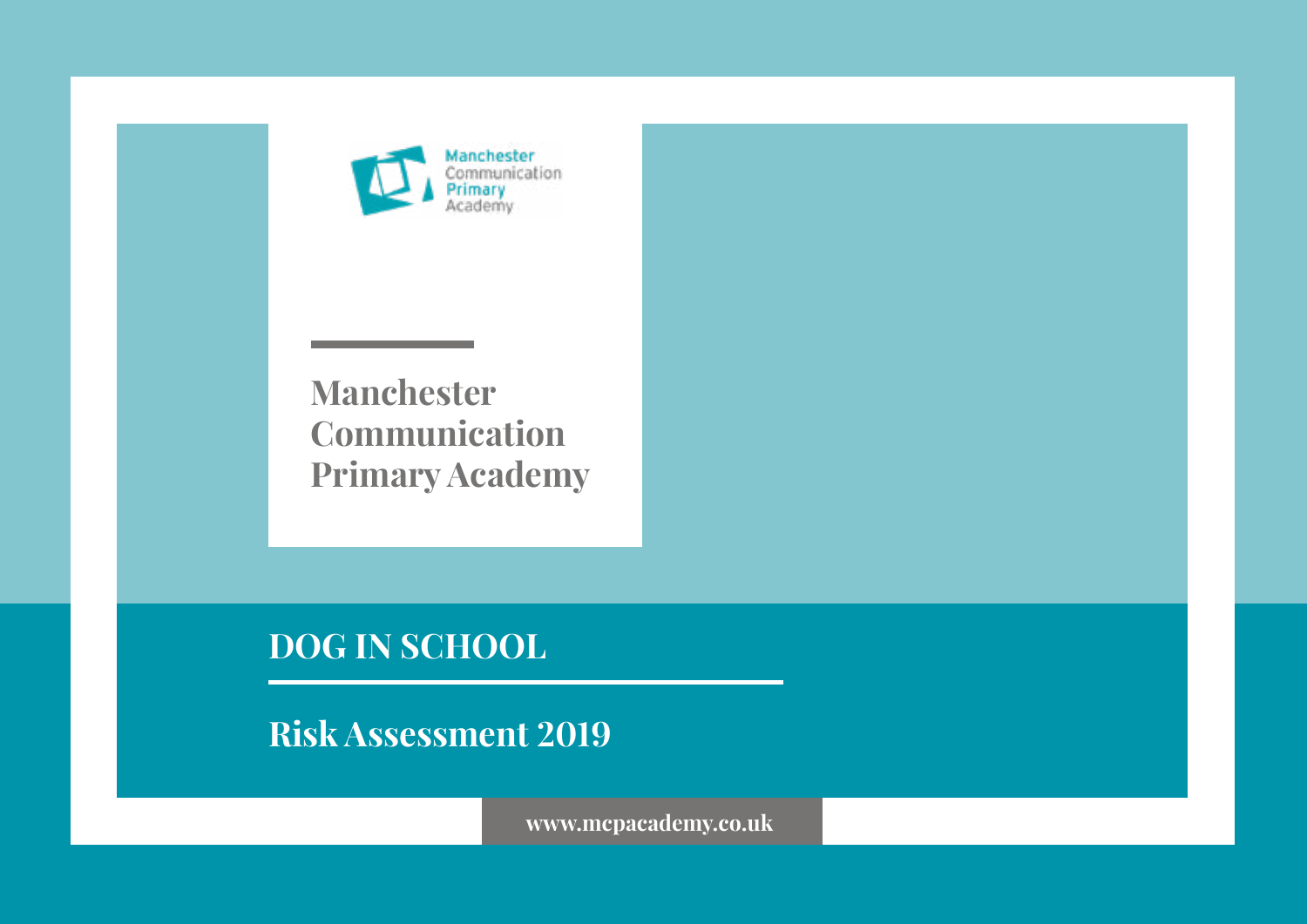To calculate the risk value, multiply likelihood by severity. E.G. a shark attack at Blackpool beach is very unlikely (1) but could be very severe (5), 1x5  $=$  5, the risk is therefore low.

| $\alpha$<br>∩ −<br>$\Omega$<br>(10)<br>Kisl<br>Some<br>$.8$ Never<br>RICK<br>nncant<br>1107ء<br>71 N.H<br>$\Delta U$<br>1 U.D.I<br>19 L<br>. . <i>.</i><br>. | $-$<br>RICK<br>.0 M<br>ны<br>. |
|--------------------------------------------------------------------------------------------------------------------------------------------------------------|--------------------------------|
|--------------------------------------------------------------------------------------------------------------------------------------------------------------|--------------------------------|

|                    | What are the main hazards?   Dog jumping and knocking over children, scratching, biting. Children having trips and falls playing with/running from the dog. Diseases carried<br>by dogs, the dog escaping. |
|--------------------|------------------------------------------------------------------------------------------------------------------------------------------------------------------------------------------------------------|
| Who may be harmed? | Children / Staff                                                                                                                                                                                           |

### **Hazard - Dog getting over-excited when interacting with children.**

| Risk                                                                | $\left( \frac{7}{5} \right)$ | (15) | (25) | Likelihood   Severity   Risk   Control Measueres                                                                                                                                                                                                                                                                                                                                                                                                                                                                                                                                                                                                                                                                                                                                                                                                                                                                                                                                                                                                                                                                                                                                                                                                                                                                                                                                                                                                                                                                                                                                                                                                                                                                                                                                                                                                                                                                                                     | Likelihood Severity<br>(1) | (15) | Risk<br>(25) |
|---------------------------------------------------------------------|------------------------------|------|------|------------------------------------------------------------------------------------------------------------------------------------------------------------------------------------------------------------------------------------------------------------------------------------------------------------------------------------------------------------------------------------------------------------------------------------------------------------------------------------------------------------------------------------------------------------------------------------------------------------------------------------------------------------------------------------------------------------------------------------------------------------------------------------------------------------------------------------------------------------------------------------------------------------------------------------------------------------------------------------------------------------------------------------------------------------------------------------------------------------------------------------------------------------------------------------------------------------------------------------------------------------------------------------------------------------------------------------------------------------------------------------------------------------------------------------------------------------------------------------------------------------------------------------------------------------------------------------------------------------------------------------------------------------------------------------------------------------------------------------------------------------------------------------------------------------------------------------------------------------------------------------------------------------------------------------------------------|----------------------------|------|--------------|
| The dogs<br>jumps up<br>(knocking over<br>or scratching a<br>child) |                              |      | 20   | The dog will be trained around young children in basic socialisation and behaviours for therapy<br>dogs by a certified trainer, prior to coming to school.<br>On starting at school, the dog will be gradually familiarised with the school environment and chil-<br>dren (following a week by week plan reviewed in weekly meetings between the SENDCo and AHT<br>PDBW).<br>The dog will always be corrected if she jumps up.<br>The dog is a female and is less likely to attempt to mount as a result.<br>The dog's nails will be regularly clipped and filed to ensure that they are not sharp.<br>An adult who is confident with the dog will always supervise the dog's interaction with children.<br>If the dog appears to be over-excited, contact with children will be ceased immediately.<br>The dog will not have contact with children for an allocated period of time after energetic exercise.<br>The dog will have a regular program of exercise.<br>Children will all be educated in how to approach the dog through workshops (using the dog's trust<br>resources) in class before contact with the dog, this includes being quiet, calm, slow and maintain-<br>ing a safe distance. This is to be detailed on posters around the school building.<br>Children are taught when not to approach the dog (when eating, using the toilet or off the lead).<br>Children will not give the dog treats or titbits to eat from their hands, they will place them on the<br>floor in front of the dog, whilst she sits and waits for a command.<br>The dog will always walk through the teaching spaces on a lead and children are taught not to ap-<br>proach.<br>The dog will not enter the nursery base under any circumstances.<br>Children whose parents do not consent to them interacting with the dog will not be allowed to do<br>SO.<br>Parents can opt-out of their child engaging with the dog at any point, as can the child. |                            |      | 12           |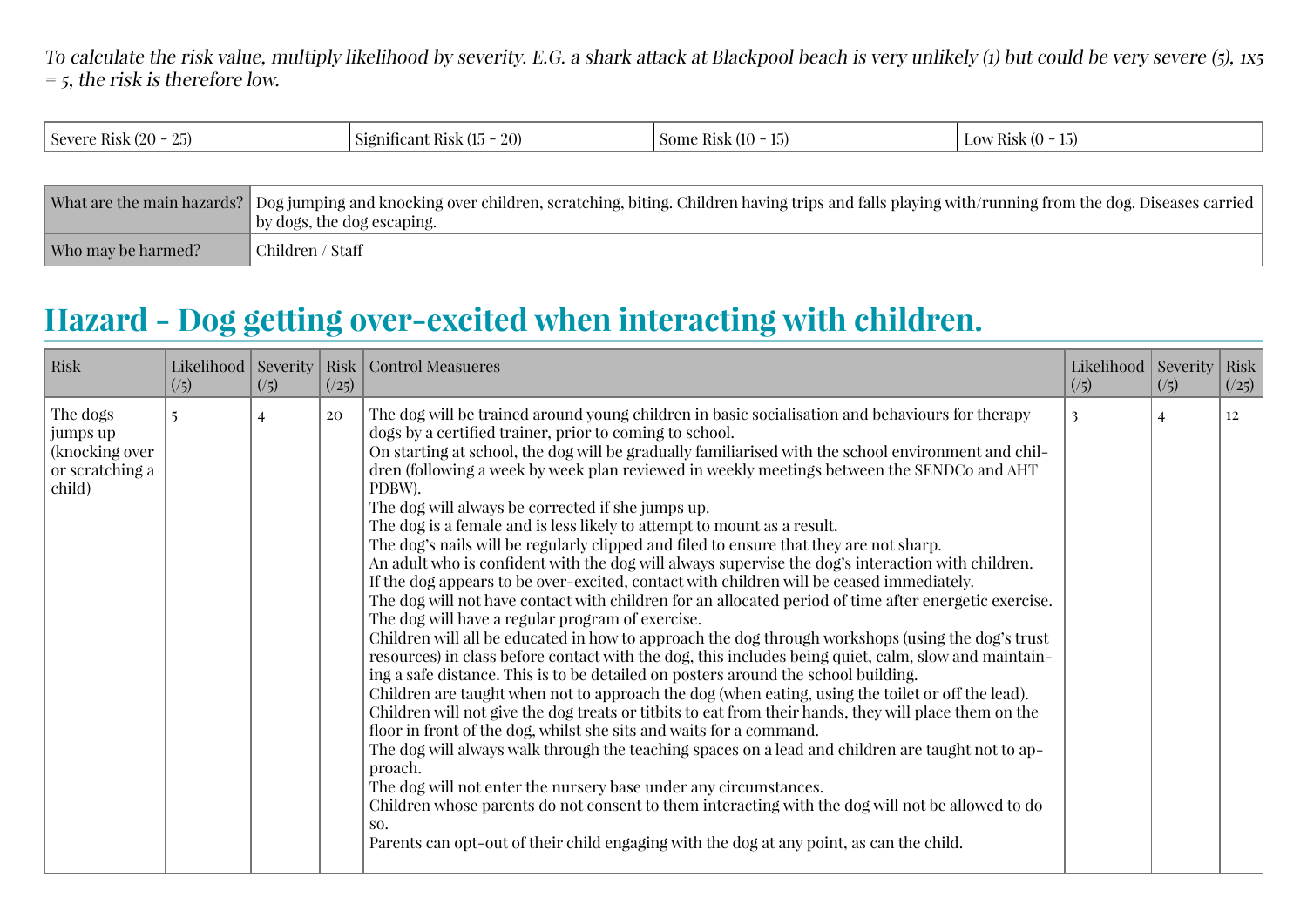| <b>Risk</b>              | (1) | (1) | (25) | Likelihood   Severity   Risk   Control Measueres                                                                                                                                                                                                                                                                                                                                                                                                                                                                                                                                                                                                                                                                                                                                                                                                                                                                                                                                                                                                                                                              | Likelihood   Severity  <br>$\left(\frac{7}{5}\right)$ | $\left(\frac{7}{5}\right)$ | Risk<br>(25) |
|--------------------------|-----|-----|------|---------------------------------------------------------------------------------------------------------------------------------------------------------------------------------------------------------------------------------------------------------------------------------------------------------------------------------------------------------------------------------------------------------------------------------------------------------------------------------------------------------------------------------------------------------------------------------------------------------------------------------------------------------------------------------------------------------------------------------------------------------------------------------------------------------------------------------------------------------------------------------------------------------------------------------------------------------------------------------------------------------------------------------------------------------------------------------------------------------------|-------------------------------------------------------|----------------------------|--------------|
| The dog bites a<br>child |     |     | 16   | As above $+$<br>The breed of dog is generally calm and un-fazed, the dog has been selected by a professional train-<br>er for her suitability as a primary school therapy dog.<br>If the dog is to be fed in school, she will be undisturbed in the SENDCo's office without children<br>present.<br>Children must wash their hands prior to handling the dog so that no food remnants or smells con-<br>fuse/attract the dog.<br>The dog is to be corrected if she 'nips' whilst young.<br>Children are made aware of the dog's sensitive areas and which bits not to touch so as to avoid<br>aggravation.<br>Handlers to be aware of the signs of aggressive behaviour (growling, barking, standing up straight,<br>ears standing up, high tail) and remove the dog from a situation immediately in the event of any of<br>these tells.<br>The dog is not to be subject to sensory overload (small groups, low volume etc).<br>The dog is to be gently integrated into classroom environments over the first 6 months.<br>If the dog bites a child, contact is immediately ceased and a review is conducted. |                                                       |                            | 6            |

# **Hazard - The dog gets loose from the crate or lead.**

| Risk                                    | $\left(\frac{7}{5}\right)$ | (15) | (25) | Likelihood   Severity   Risk   Control Measueres                                                                                                                                                                                                                                                                                                                                                                                                                                                                                                                                                                                                                                                                                                                                                                                                                                                                                                                                                                                                                                                                                                                                                                                                                                                                                             | Likelihood   Severity   Risk<br>$\left(\frac{7}{5}\right)$ | $(\frac{7}{5})$ | (25)         |
|-----------------------------------------|----------------------------|------|------|----------------------------------------------------------------------------------------------------------------------------------------------------------------------------------------------------------------------------------------------------------------------------------------------------------------------------------------------------------------------------------------------------------------------------------------------------------------------------------------------------------------------------------------------------------------------------------------------------------------------------------------------------------------------------------------------------------------------------------------------------------------------------------------------------------------------------------------------------------------------------------------------------------------------------------------------------------------------------------------------------------------------------------------------------------------------------------------------------------------------------------------------------------------------------------------------------------------------------------------------------------------------------------------------------------------------------------------------|------------------------------------------------------------|-----------------|--------------|
| The dog es-<br>capes in the<br>building |                            |      | 12   | The dog will be crate trained by a professional before coming to school and will come back to her<br>name.<br>The dog's Crate will be in the SENDCo's office with the door shut. The SENDCo's office opens onto<br>a further closed area.<br>There will a sign on the door reminding staff and children that the door must be kept shut if the<br>dog is in there.<br>The dog's crate will be big enough for her to be comfortable and move.<br>If staff see that the dog is loose, they are to shut the doors and keep the children away.<br>The dog will wear a collar to make leading her back to the office easier. A spare lead will be kept in<br>the SENDCo's office along with treats for a member of staff to coax her back with.<br>There will be members of staff to call upon at different times of the day (if Miss Noble is busy) to<br>ensure that the dog is safely collected and placed back in the crate – see list on the SENDCo's office<br>door. Staff will be trained to ensure that the dog does not become overly anxious or feel threatened<br>(potentially leading to her lashing out).<br>Children will be advised that if they see the dog running, not to chase her.<br>Following an escape, the dog has no further contact with children on that day and staff review the<br>circumstances to update practice. |                                                            |                 | <sub>0</sub> |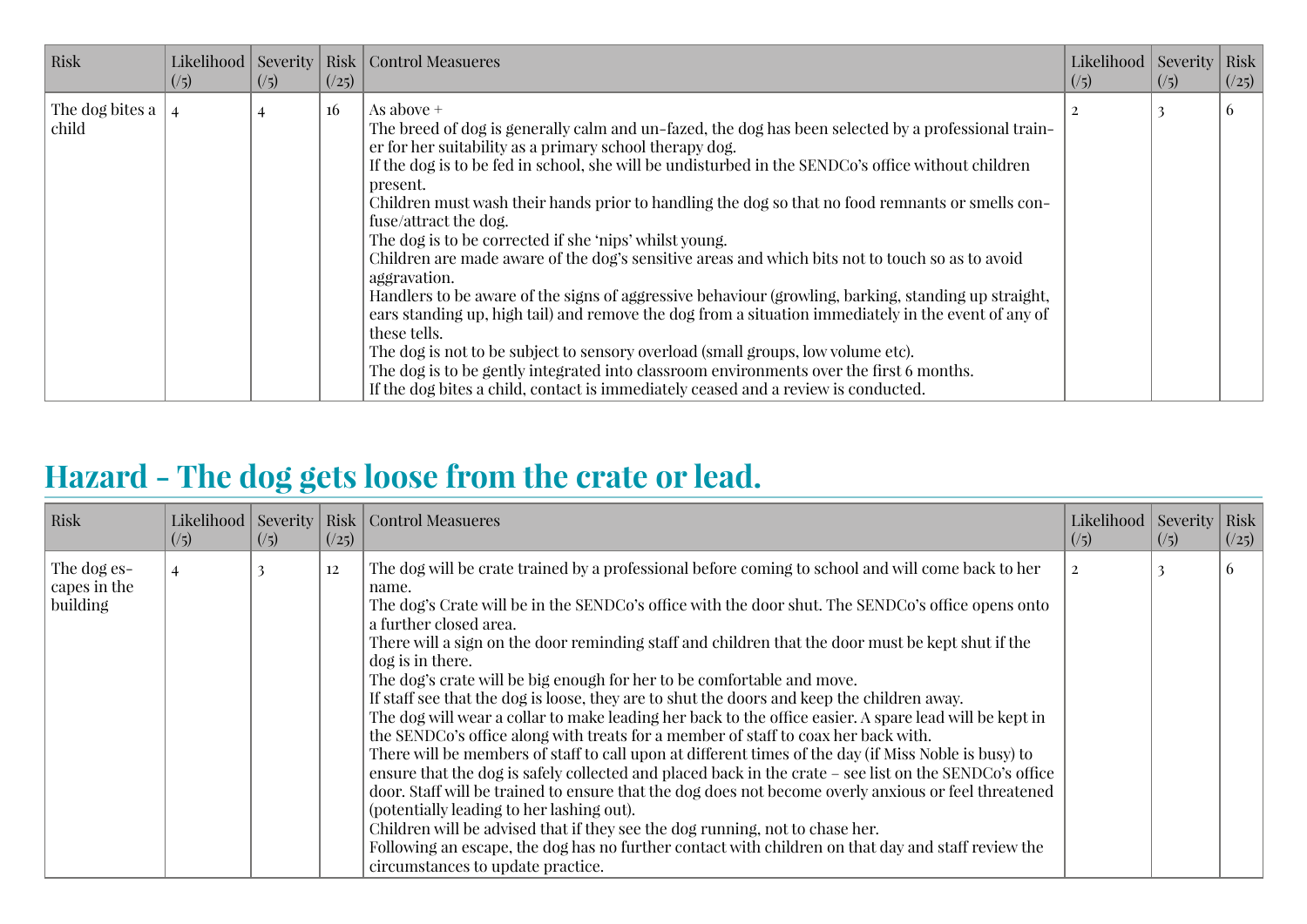| Risk                                            | (15) | $\left(\frac{7}{5}\right)$ | (25) | Likelihood   Severity   Risk   Control Measueres                                                                                                                                                                                                       | Likelihood   Severity   Risk  <br>(1) | (15) | (25) |
|-------------------------------------------------|------|----------------------------|------|--------------------------------------------------------------------------------------------------------------------------------------------------------------------------------------------------------------------------------------------------------|---------------------------------------|------|------|
| The dog es-<br>  capes outside<br>the building. |      |                            | 12   | As above +<br>If the children are outside, the bell will be rung immediately and they are brought inside whilst the<br>dog is caught.<br>There will be named members of staff to call upon to help retrieve the dog and place her back on<br>the lead. |                                       |      |      |

# **Hazard - People are scared of the dog.**

| Risk                                                                                        | (1) | ((5)) | (25)         | Likelihood   Severity   Risk   Control Measueres                                                                                                                                                                                                                                                                                                                                                                                                                                                                                                                                                                                  | Likelihood   Severity   Risk  <br>(1) | (15) | (25)           |
|---------------------------------------------------------------------------------------------|-----|-------|--------------|-----------------------------------------------------------------------------------------------------------------------------------------------------------------------------------------------------------------------------------------------------------------------------------------------------------------------------------------------------------------------------------------------------------------------------------------------------------------------------------------------------------------------------------------------------------------------------------------------------------------------------------|---------------------------------------|------|----------------|
| Fear of the dog  <br>or injury cause<br>due to fear (e.g.<br>running away<br>from the dog). |     |       | <sup>0</sup> | The children and staff will be gently introduced to the dog with anyone being able to opt-out of<br>contact.<br>The dog will be on a lead or in an enclosed room so that it cannot chase anyone.<br>The dog will be trained not to jump up or bark at people.<br>The dog will be introduced to the school as a 12 week old puppy, so that staff and children see its<br>lack of threat.<br>Class workshops with regular updates will ensure that the children empathize with the dog.<br>Initial introductions with the dog will be conducted by more than a member of staff so that contact<br>can be quickly ended if required. |                                       |      | $\mathfrak{b}$ |

# **Hazard - Dog hair causes allergies**

| Risk                     | (1)  | $(\frac{1}{5})$ | (25)          | Likelihood   Severity   Risk   Control Measueres                                                                                                                                                                                                                                                                                                                                                                                                                                                                                                                                                                                                                                                                                                                                                                              | Likelihood   Severity   Risk  <br>(1) | ((5)) | (25)            |
|--------------------------|------|-----------------|---------------|-------------------------------------------------------------------------------------------------------------------------------------------------------------------------------------------------------------------------------------------------------------------------------------------------------------------------------------------------------------------------------------------------------------------------------------------------------------------------------------------------------------------------------------------------------------------------------------------------------------------------------------------------------------------------------------------------------------------------------------------------------------------------------------------------------------------------------|---------------------------------------|-------|-----------------|
| Allergic reac-<br>tions. | 4416 |                 | $\mathfrak b$ | The dog will be a low shedding, curly haired hypoallergenic cockapoo. This should limit allergic<br>reactions.<br>The dog will be regularly brushed and clipped in order to further reduce shedding.<br>The dog's crate and SENDCo's office will be deep cleaned regularly by the school caretaker.<br>Letters will have gone home advising parents of the dog. They will be given the opportunity to in-<br>form us of any allergies and concerns they may have.<br>The dog's access to areas which are shared by any allergy sufferers will be restricted.<br>Children will be able to opt out of any interaction with the dog. There will be a list of children avail-<br>able who are unable to spend time with the dog.<br>Children will have learnt to wash their hands before and after any interactions with the dog. |                                       |       | 10 <sup>2</sup> |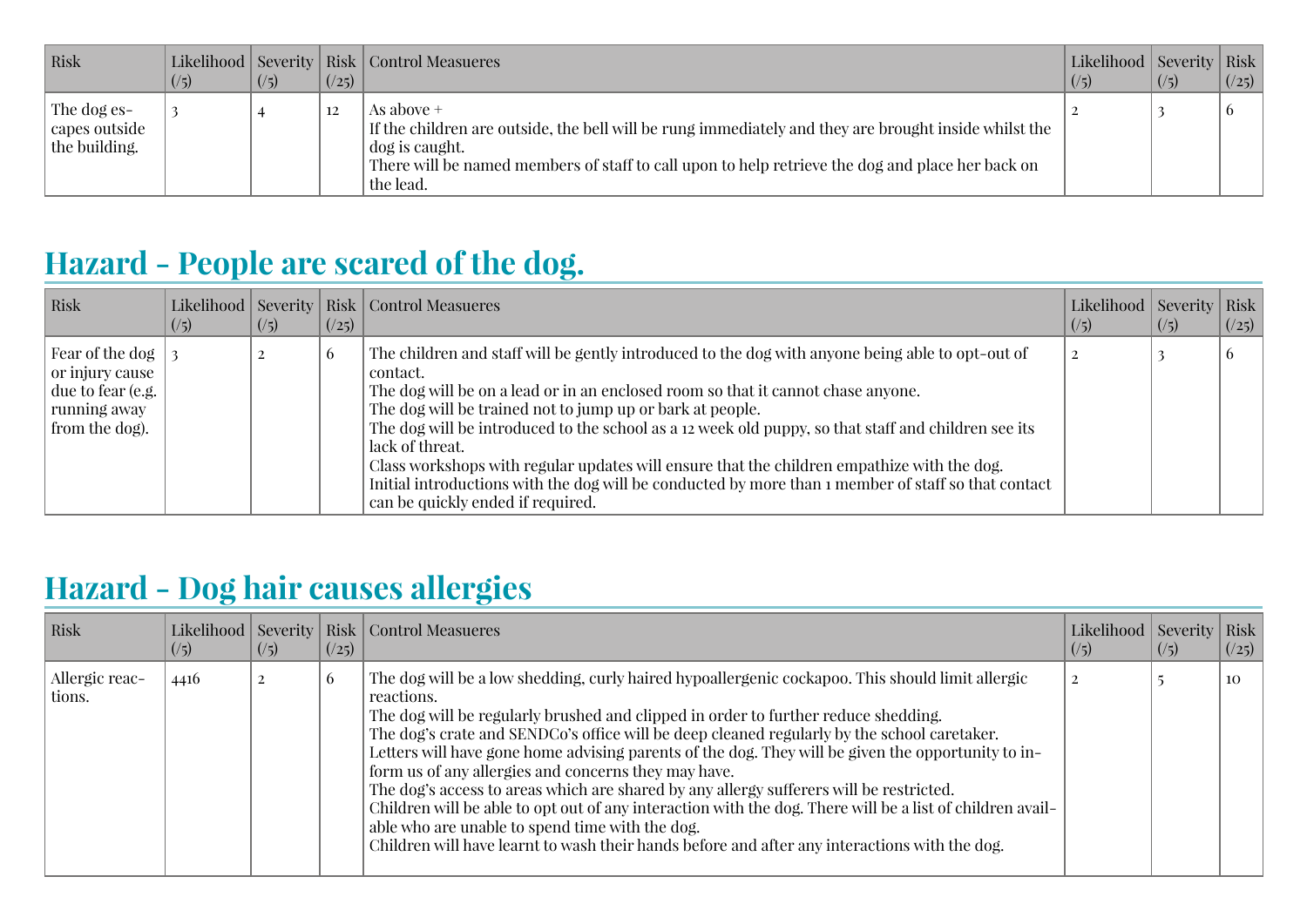# **Hazard - Illness Caused by the dog**

| Risk                                                            | $\left(\frac{7}{5}\right)$ | $(\frac{7}{5})$ | (25) | Likelihood   Severity   Risk   Control Measueres                                                                                                                                                                                                                                                                                                                                                                                                                                                                                                                                                                                                                                                                                                                                                                                                                                                                                                                                                                                                                                                                                                                                                                                                                       | Likelihood   Severity  <br>(1) | (1) | Risk<br>(25) |
|-----------------------------------------------------------------|----------------------------|-----------------|------|------------------------------------------------------------------------------------------------------------------------------------------------------------------------------------------------------------------------------------------------------------------------------------------------------------------------------------------------------------------------------------------------------------------------------------------------------------------------------------------------------------------------------------------------------------------------------------------------------------------------------------------------------------------------------------------------------------------------------------------------------------------------------------------------------------------------------------------------------------------------------------------------------------------------------------------------------------------------------------------------------------------------------------------------------------------------------------------------------------------------------------------------------------------------------------------------------------------------------------------------------------------------|--------------------------------|-----|--------------|
| Children/staff<br>contracting<br>diseases car-<br>ried by dogs. |                            |                 | 12   | The dog will be toilet trained prior to coming into school.<br>Should the dog defecate on the school site a member of staff will clear this up immediately and<br>dispose of it in a safe manner, using disinfectant as required.<br>The dog will be trained to toilet in the school carpark, if required the area will then be disinfected<br>with an appropriate animal disinfectant.<br>The dog will be regularly vet checked and all immunisations (including rabies vaccination) are kept<br>up to date in accordance with European Pet Passport scheme and the Head teacher keeps a register<br>of this.<br>Flea treatment is carried out at 6 weekly intervals. Worming treatment is carried out in line with<br>European Vet guidelines, at 6 monthly intervals.<br>The dog will not go in the school dining hall at or around meal times and will not be allowed in the<br>food preparation areas.<br>The dog will not be allowed in the hall whilst the dining tables are set-up.<br>Children will not be allowed to eat or drink around the dog.<br>All people handling the dog will wash their hands before and afterwards.<br>Children who are known to have lower immunity levels due to medical conditions will have re-<br>stricted access to the dog. |                                |     | $\Omega$     |

### **Hazard - Children walking dog pulls on the lead**

| Risk                                                     | $\left(\frac{7}{5}\right)$ | ((5)) | (25) | Likelihood   Severity   Risk   Control Measueres                                                                                                                                                                                                                                                                                                                                                                                                                                                                                                                                                                                                                                        | Likelihood   Severity   Risk<br>(1) | $\left(\frac{7}{5}\right)$ | (25)           |
|----------------------------------------------------------|----------------------------|-------|------|-----------------------------------------------------------------------------------------------------------------------------------------------------------------------------------------------------------------------------------------------------------------------------------------------------------------------------------------------------------------------------------------------------------------------------------------------------------------------------------------------------------------------------------------------------------------------------------------------------------------------------------------------------------------------------------------|-------------------------------------|----------------------------|----------------|
| Children are<br>pulled over/<br>along by the<br>dog      |                            |       | 12   | The dog is a small, light breed which is less likely to pull the children than a large breed.<br>Children walking the dog will be trained in how to do so without her pulling.<br>The dog will be trained to walk to heel and any pulling corrected.<br>A member of staff will remain within reach whilst the dog and children are becoming familiar with<br>walking so that they can regain control of the lead.<br>Children who have below average mobility/balance will not exclusively hold the dog's lead.<br>Staff walking with the dog will scan the horizon for hazards and anything which might make the<br>dog run (cats!), regaining control of the lead in these instances. |                                     |                            | $\mathbf b$    |
| Children are<br>pulled towards<br>a hazard by the<br>dog |                            |       | 8    | The dog is trained not to damage furniture/scratch carpets, doors etc – this behaviour is to be<br>corrected if exhibited.<br>The dog is to be kept in her crate when left alone.<br>The dog has timetable which ensures sufficient time alone but that she is also well stimulated<br>throughout the day.                                                                                                                                                                                                                                                                                                                                                                              |                                     |                            | $\mathfrak{b}$ |